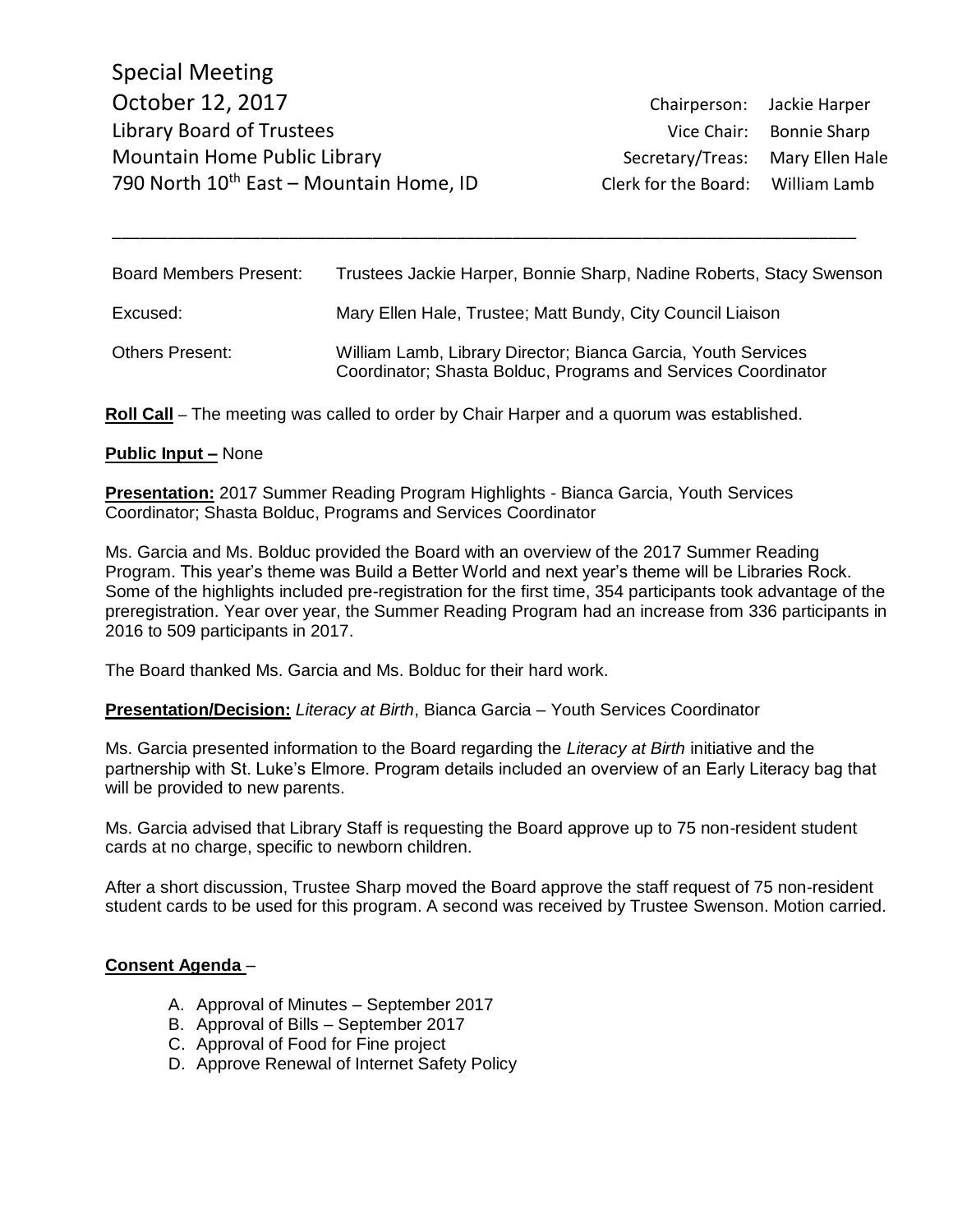Vice-Chair Sharp asked for more information regarding Items C & D. Director Lamb explained that the Food for Fine program would be used this holiday season to allow patrons to drop off non-perishable foods in exchange for reducing fines, if they had any. The food would then be donated to a local food bank. The Internet Safety Policy is a requirement of the Children's Internet Protection Act that allows the Library to receive federal eRate funding.

Trustee Roberts moved the Board approve the Consent Agenda as written. A second was received by Trustee Sharp. Motion carried.

# **Old Business -** None

## **New Business -**

# **Items Removed from Consent Agenda Section**

# Annual Business Meeting – 2017/2018 Nomination and Election of Officers – Chairperson, Vice-Chairperson, Secretary/Treasurer and Clerk

Trustee Roberts moved that the Board extend the current officers for another year. A second was received by Trustee Sharp. Motion carried.

#### Annual Business Meeting – Establish date, time and posting locations of Board meetings

Trustee Sharp moved the Board keep the same dates, times and posting locations for another year. A second was received by Trustee Roberts. Motion carried.

#### Discussion/Decision on FY18-FY28 Capital Improvement Plan

Director Lamb provided the Board with an overview of the FY18-FY28 Capital Improvement Plan. After a brief discussion, Trustee Roberts moved the Board approve the FY18-FY28 Capital Improvement Plan as written. A second was received by Trustee Swenson. Motion Carried.

#### Discussion/Decision on Non-Resident card costs

Director Lamb provided information to the Board that the current Non-Resident card rate of \$50.00 has not been looked at since 2007. The rates were originally scheduled to go up to \$75.00 before the Recession hit in 2008. The goal would be to make the non-resident card more equitable to what city residents are paying for Library services. To do this, it is recommended the Board adjust the policy to be a formula of the Library budget along with the Population that is reported on the annual Idaho Commission for Libraries report.

Trustee Sharp moved the Board have Director Lamb come up with a formula to revamp Non-Resident cards and that it be equal to or above what city residents pay and to bring the policy back to the Board at their next meeting. A second was received by Trustee Sharp. Motion carried.